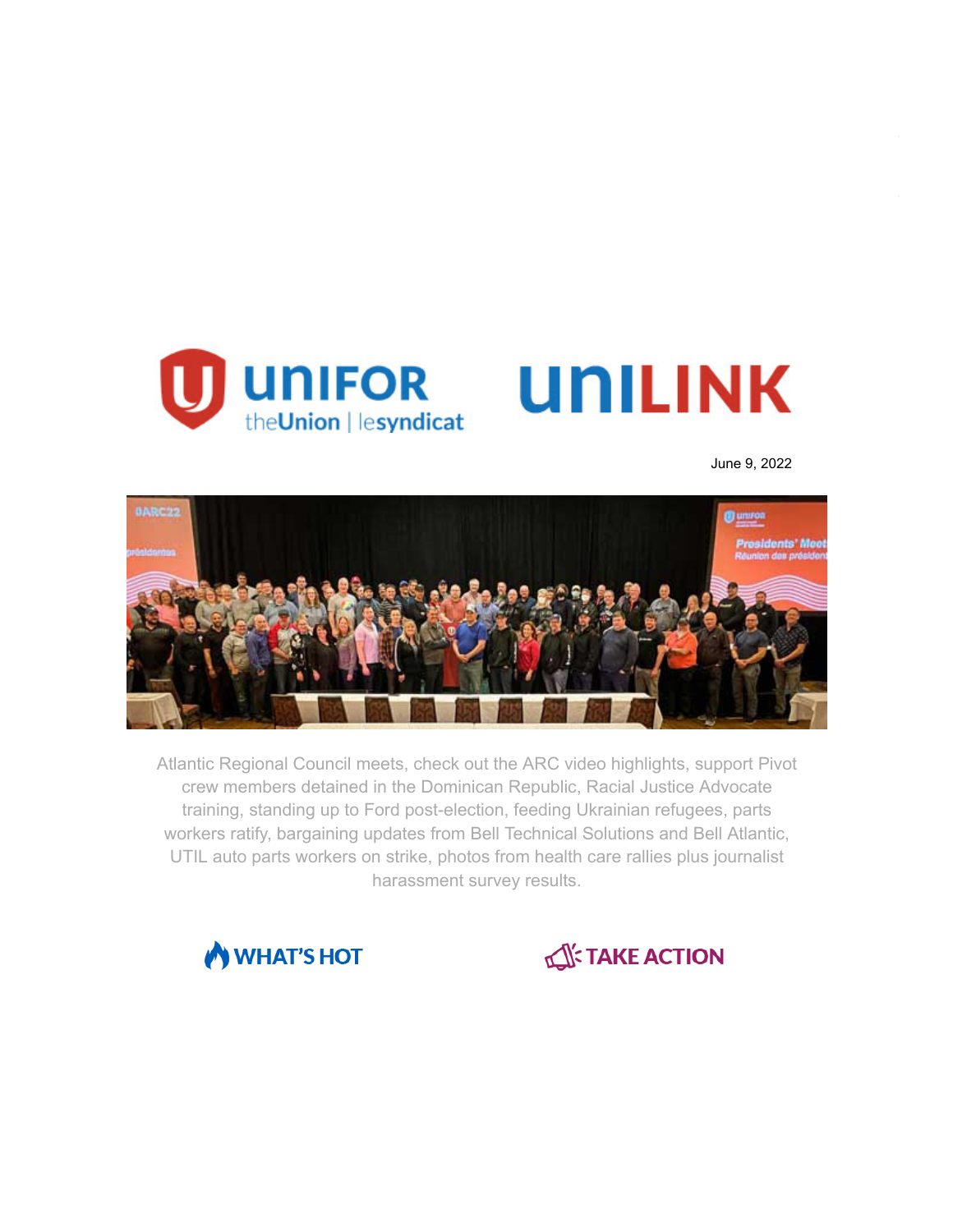

Check out the playlist of videos from Atlantic Regional Council, with empowering reports from Linda MacNeil, Lana Payne plus Unifor's campaign to stop privatization at VIA Rail.



Unifor, CUPE and ALPA released a new video of the Pivot Airlines crew being held in the Dominican Republic. These are our members. Tell Justin Trudeau to help get them home safely by watching the video and signing the petition.

**[READ MORE](https://www.unifor.org/campaigns/all-campaigns/help-free-unifor-member-held-dr)**



## **OIN THE NEWS**



Through adversity and unprecedented challenges, Unifor solidarity continued to shine. Read about the exciting work in organizing, union-building, and policy-shaping that was shared at Atlantic Regional Council.

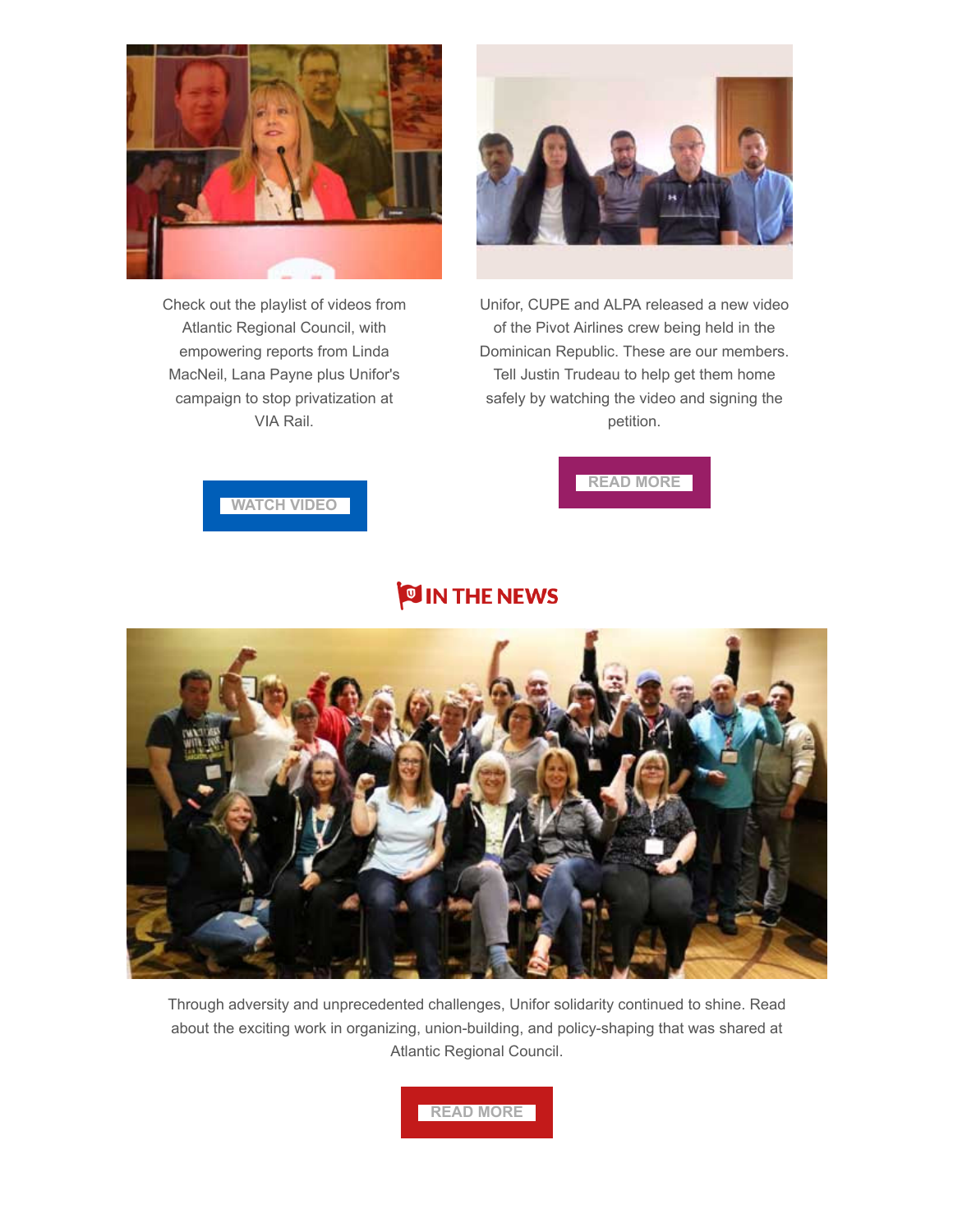

Unifor is about to embark on a historic week to address racism. From June 12 to 17, 2022 – union members and community organizations will discuss strategies to address racial harassment and discrimination in the workplace at the inaugural Racial Justice Advocate training course in Port Elgin, Ont.



Unifor pledges to be a strong workers' opposition to Doug Ford's conservatives following a majority win in the 2022 provincial election.







Retired Local 222 member Joe Sarnovsky travelled to Poland preparing and serving meals for Ukrainian refugees fleeing the Russian invasion.





Unifor Local 1859 members at Autoneum ratify new three-year collective agreement bringing an end to a five-day strike at the auto parts plant in Tillsonburg, Ontario.



Bell Technical Solutions workers ratify contract in Ontario, securing wage and benefits improvements.

Read the latest update from Bell Atlantic negotiations, where the union and the